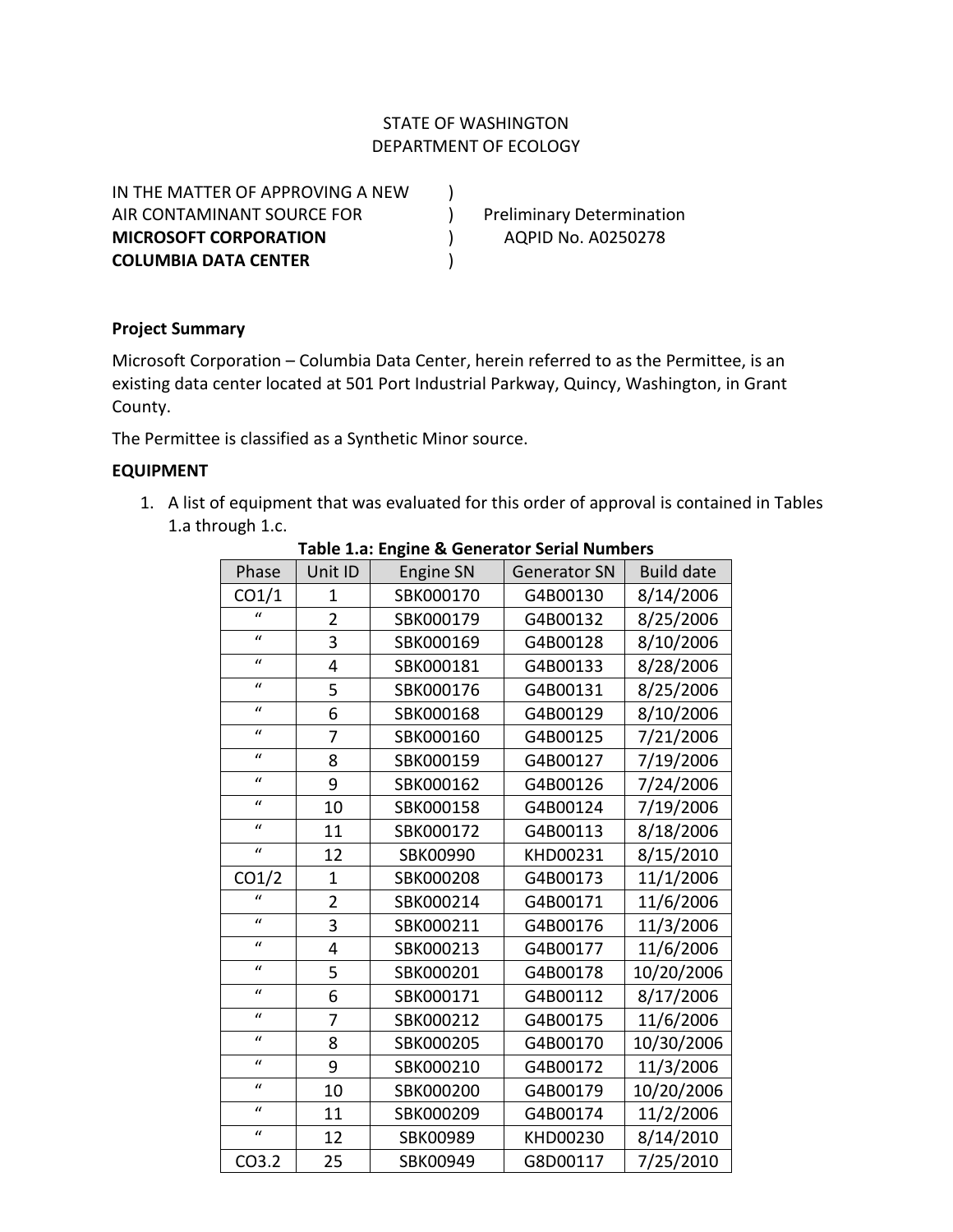| Phase             | Unit ID        | <b>Engine SN</b> | <b>Generator SN</b> | <b>Build date</b> |
|-------------------|----------------|------------------|---------------------|-------------------|
| $\mathbf{u}$      | 26             | SBK00947         | G8D00116            | 7/16/2010         |
| $\mathbf{u}$      | 27             | SBK00945         | G8D00115            | 7/15/2010         |
| $\mathbf{u}$      | 28             | SBK00953         | G8D00119            | 7/28/2010         |
| $\mathbf{u}$      | 29             | SBK00951         | G8D00118            | 7/28/2010         |
| CO <sub>3.1</sub> | 30             | SBK01014         | G8D00142            | 10/6/2010         |
| $\bf{u}$          | 31             | SBK01012         | G8D00141            | 10/5/2010         |
| $\mathbf{u}$      | 32             | SBK01030         | G8D00146            | 10/14/2010        |
| $\boldsymbol{u}$  | 33             | SBK01027         | G8D00145            | 10/13/2010        |
| CO3.3             | 34             | SBK01013         | G8D00140            | 9/30/2010         |
| $\mathbf{u}$      | 35             | SBK01015         | G8D00144            | 10/7/2010         |
| CO <sub>6</sub>   | $\mathbf{1}$   | LYM00715         | G7J06261            | 5/27/2020         |
| $\mathbf{u}$      | $\overline{2}$ | LYM01199         | G7J06262            | 5/27/2020         |
| $\boldsymbol{u}$  | 3              | LYM00713         | G7J06249            | 5/27/2020         |
| $\mathbf{u}$      | 4              | LYM01195         | G7J06263            | 5/27/2020         |
| $\boldsymbol{u}$  | 5              | LYM01200         | G7J06260            | 5/27/2020         |
| CO <sub>7</sub>   | $\mathbf{1}$   |                  |                     |                   |
| $\mathbf{u}$      | $\overline{2}$ |                  |                     |                   |
| $\mathcal{U}$     | 3              |                  |                     |                   |
| CO <sub>8</sub>   | $\mathbf{1}$   |                  |                     |                   |
| $\mathcal{U}$     | $\overline{2}$ |                  |                     |                   |
| $\mathcal{U}$     | 3              |                  |                     |                   |

### **Table 1.b: Fire Pump Engine Serial Number**

| Unit ID         | Engine SN     | Engine Size | <b>Build Year</b> |
|-----------------|---------------|-------------|-------------------|
| CO1             | Pe6068t602182 | $149$ bhp   | 2006              |
| CO <sub>2</sub> | Pe6068t679482 | $149$ bhp   | 2007              |

#### **Table 1.c: Cooling Towers**

| Unit ID         | # Cooling          | # Cooling Tower | <b>Total # Cooling</b> |
|-----------------|--------------------|-----------------|------------------------|
|                 | <b>Tower Banks</b> | Units per Bank  | <b>Tower Units</b>     |
| CO <sub>1</sub> |                    | 18              | 18                     |
| CO <sub>2</sub> |                    | 18              | 18                     |
| Total           |                    | na              | 36                     |

### **Legal Authority**

The emissions from the proposed project have been reviewed under the legal authority of RCW 70A.15.2210 and the applicable rules and regulations adopted thereunder. The proposed project, if operated as specified, will be in accordance with applicable rules and regulations, as set forth in Chapters 173-400 WAC and 173-460 WAC and the operation thereof, at the location proposed, will not result in ambient air quality standards being exceeded.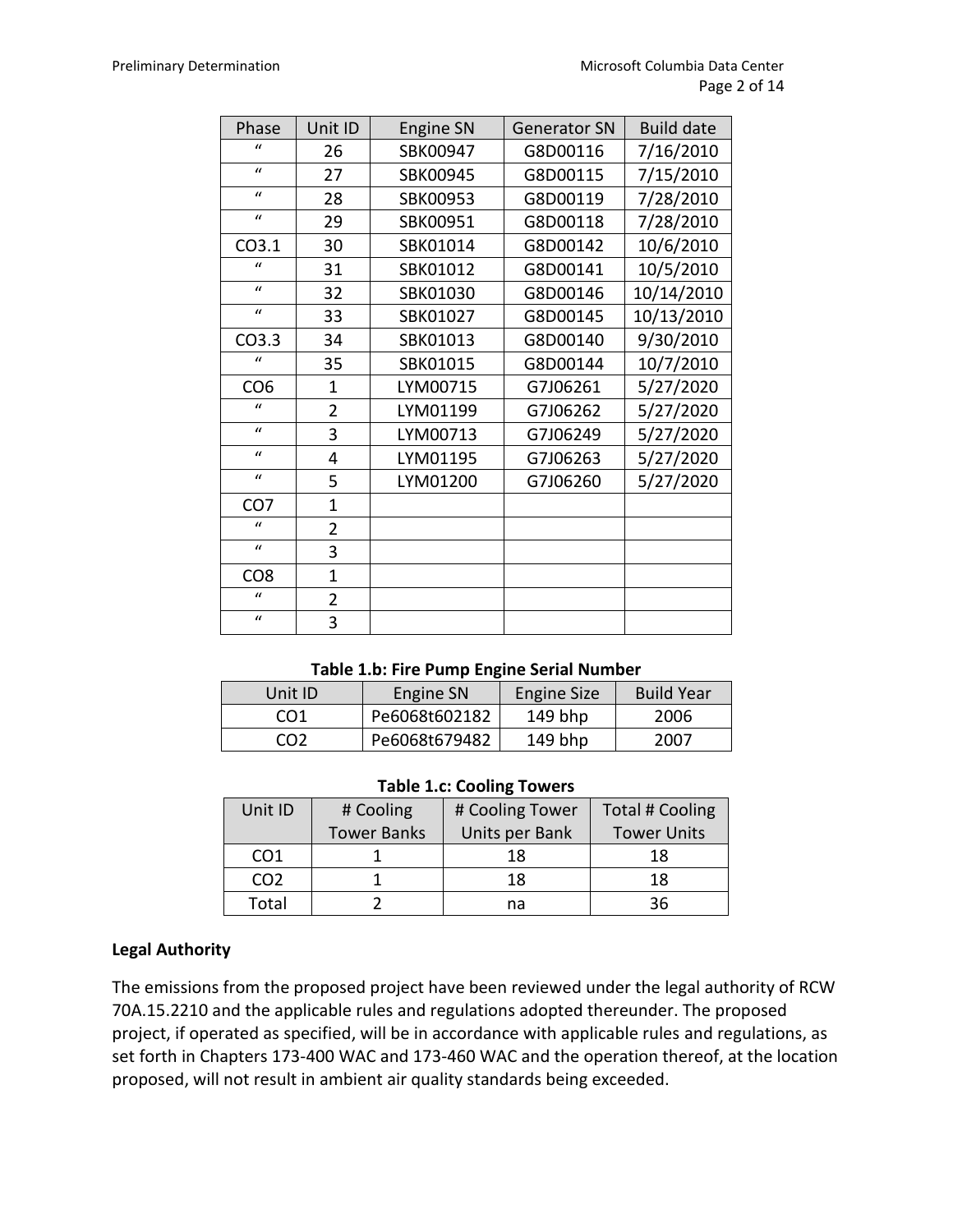This Notice of Construction (NOC) Approval Order rescinds and replaces NOC Approval Order No. 20AQ-E002; NOC Approval Order No. 20AQ-E002 is no longer in effect.

**Therefore, it is ordered** that the project as described in the NOC application and more specifically detailed in plans, specifications, and other information submitted to the Washington State Department of Ecology, (Ecology) is approved for construction and operation, provided the following conditions are satisfied:

### **APPROVAL CONDITIONS**

### 1. **ADMINISTRATIVE CONDITION**

- a. The emergency engine generators approved for operation by this Order are to be used solely for those purposes authorized for emergency generators under 40 C.F.R. 60, Subpart IIII. This includes the hourly operation requirements described in 40 C.F.R. 60.4211(f), except that there shall be no operation of this equipment to produce power for demand-response arrangements, peak shaving arrangements, nor to provide power as part of a financial arrangement with another entity, nor to supply power to the grid.
- b. Mountain View Elementary School administrators must be provided a maintenance testing schedule as contained in the permit, and Microsoft must update the school whenever Ecology-approved changes occur in the maintenance testing schedule. As decided by the school administrators and Microsoft, an ongoing relationship between the school and Microsoft should be established.

### 2. **EQUIPMENT RESTRICTIONS**

- a. All engines identified in Tables 1.a and 2 used to power the electrical generators must be operated in accordance with applicable 40 C.F.R. 60, Subpart IIII requirements including but not limited to: certification by the manufacturer to meet the 40 C.F.R. 89 EPA Tier 2 or Tier 3 (for support engines) emissions levels as required by 40 C.F.R. 60.4202; and installed and operated as emergency engines, as defined in 40 C.F.R. 60.4219.
	- i. At the time of the effective date of this permit, Tier 4 interim and Tier 4 final certified engines (as specified in 40 C.F.R. 1039.102 Table 7 and 40 C.F.R. 1039.101 Table 1, respectively), are not required for 2.5 MWe (3633 bhp), 1.5 MWe (2,206 bhp), 350 kWe (539 bhp) electrical generators used for emergency purposes as defined in 40 C.F.R. 60.4219 in attainment areas in Washington State. Any engines installed at the Columbia Data Center after Tier 4 or other limits are implemented by EPA for emergency generators, must meet the applicable specifications as required by EPA at the time the emergency engines are installed.
- b. Only Caterpillar Model 3516C 2.5 MWe (3633 bhp), Model 3512C 1.5 MWe (2,206 bhp), and Model C13 350 kWe (539 bhp) engines and electrical generating units are approved for operation at the Columbia Data Center and are listed in Table 1.a above.
- c. Manufacture and installation of the CO7 and CO8 engine generator sets identified in Table 1.a must take place by January 30, 2024. If the manufacture and installation of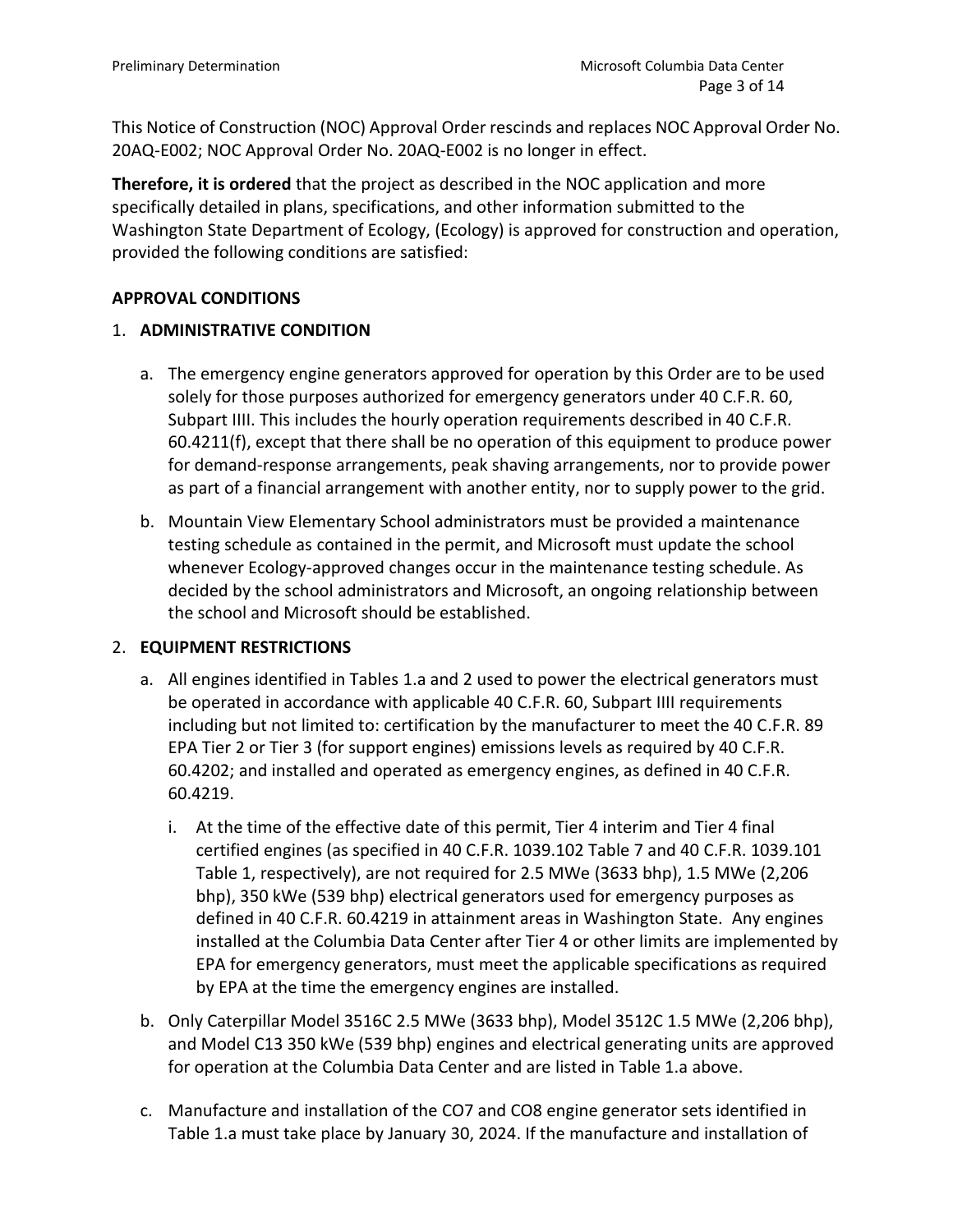these engines has not been completed by January 30, 2024, a NOC application may be required prior to installation.

- d. Engines installed in buildings CO7 and CO8 must be equipped with selective catalytic reduction (SCR) and diesel particulate filter (DPF) controls to meet emission limits listed in Condition 5, Table 3.
- e. The installation of any new or replacement engines 18 months after issuance of this Approval Order, will require notification to Ecology that includes engine manufacturer's specification sheets. Ecology will decide whether new source review is required based on various factors including whether the new engines will have either an increased emission rate, or result in an emission concentration that may increase community impacts over those evaluated for this Approval Order, or if an update to Best Available Control Technology analysis is necessary.

| Quantity | Location                                      | Minimum<br>Height (feet) | <b>Stack</b><br>Diameter<br>(inches) | <b>Height Above</b><br>Roof (feet) |
|----------|-----------------------------------------------|--------------------------|--------------------------------------|------------------------------------|
| 20       | CO1 and CO2 Building                          | 38'                      | 18''                                 | 8'                                 |
| 4        | CO1 and CO2 Ground Level                      | 20'                      | 18''                                 |                                    |
| 11       | CO3.1, CO3.2, CO3.3 Ground<br>Level           | 31'                      | 18''                                 |                                    |
| 5        | CO6 Building                                  | 38'                      | 24''                                 | 12.5'                              |
| 4        | CO7 and CO8 Buildings<br>1500 KWe (2,206 bhp) | 46                       | 16''                                 | 20.5'                              |
| 2        | CO7 and CO8 Buildings<br>350 kWe (539 bhp)    | 46                       | 12''                                 | 20.5'                              |

# **f. Table 2 – Emergency Generator Exhaust Stack Height Requirements**

### 3. **OPERATING LIMITATIONS**

- a. The fuel consumption at the Columbia Data Center facility must be limited to a combined total of 467,485 gallons per year and 95,016 gallons per day of renewable diesel (including renewable hydrocarbon diesel and hydro-treated vegetable oil) and/or on-road specification No. 2 distillate fuel oil. All fuels used must be less than 0.00150 weight percent sulfur.
- b. The 35 CO1, CO2, and CO3 generators must not operate more than 100 hours per year per engine at an average capacity of 53% of full standby capacity. Individual units may be operated at a higher load than 53% of full standby capacity as long as no emission limit is exceeded. Annual operating hours may be averaged over all 35 CO1, CO2, and CO3 generators.
- c. Operation of the 11 CO3.1, CO3.2, and CO3.3 generators for electrical bypass must be limited to approximately 44 hours per year each at an average electrical load of 40% of the standby rating. No more than two engines shall operate at the same time during any electrical bypass operation.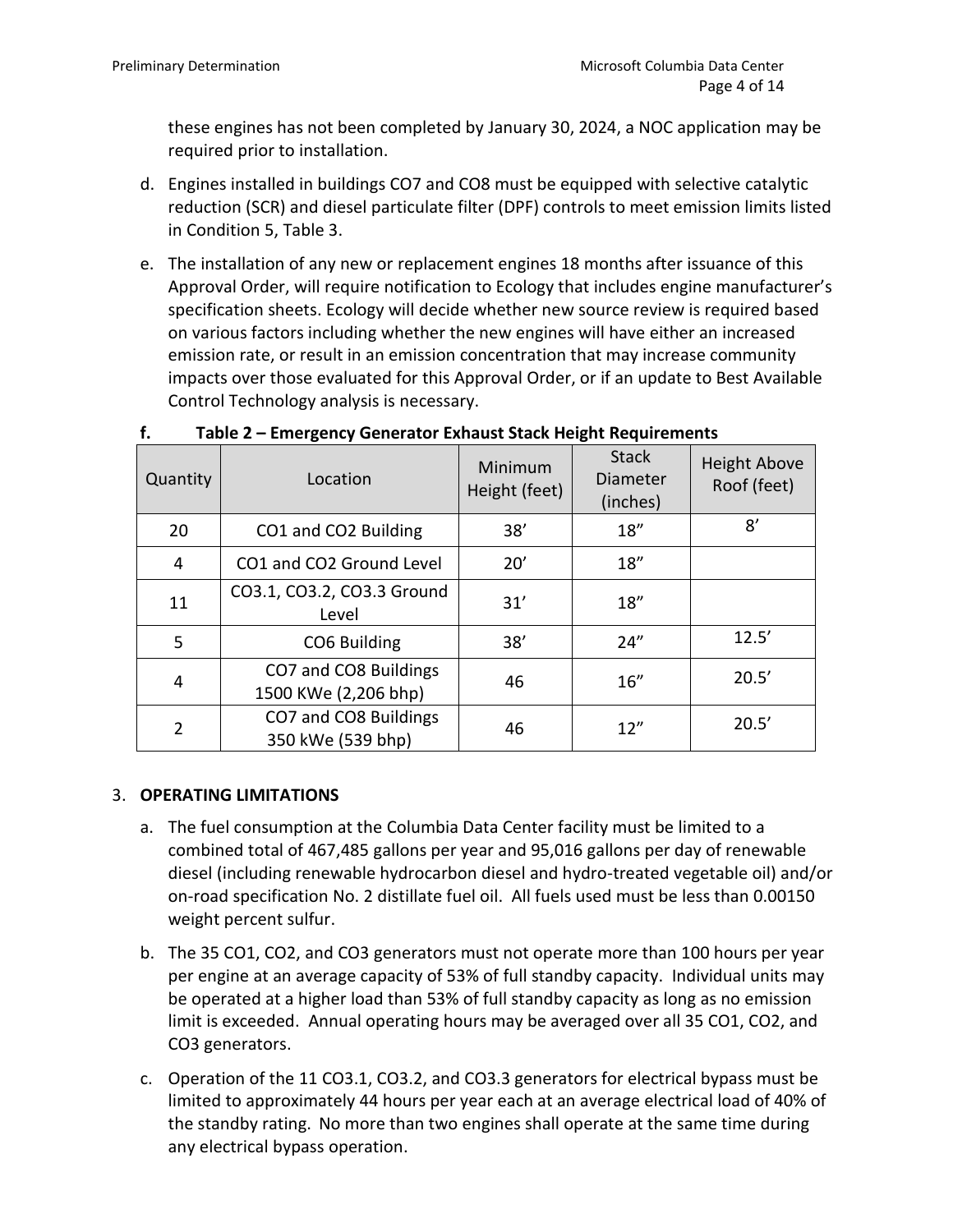- d. Each of the 35 CO1, CO2 and CO3 generator engines require maintenance and testing for approximately one hour per month. To mitigate engine emission impacts, Microsoft Corporation will perform at least 80% of all maintenance testing from 7:00 AM until 5:00 PM on Monday through Friday with no more than 3 engines tested concurrently. Engine maintenance and testing may take place outside of these restrictions upon coordination by Microsoft with the other data centers in Quincy to minimize engine emission impacts to the community. Microsoft must maintain records of the coordination communications with the other data centers, and those communications must be available for review by Ecology. This schedule can be re-negotiated at any time as approved in writing by Ecology, and will not trigger revision or amendment of this Order.
- e. CO1 and CO2 each have 1 bank of 6 cooling units with a total of 18 cooling towers each. Each individual unit must have a mist eliminator that will maintain the maximum drift rate to no more than 0.0005 percent of the circulating water rate.
- f. Operation of the 11 CO3 generators for power outage emergencies must be limited to a maximum of 48 hours per engine per calendar year at a maximum average electrical load of 85%.
- g. The five CO6 generators must not operate more than 80 hours per year per engine. Annual operating hours may be averaged over all CO6 generators in service. The five CO6 generators must not operate more than 94 hours per engine for the first year of operation to include commissioning.
- h. Operation of more than one CO6 generator for more than 15 hours per generator in any 24-hour period must not occur more than three times in any three calendar year period.
- i. The operation of more than one CO6 generator, operating concurrently at any one time, must not occur on more than 21 calendar days in any three calendar year period.
- j. There is no limit on the number of days that operation of one CO6 generator at a time can occur, but operation under this scenario is limited to daytime hours only (7:00 am to 7:00 pm).
- k. The four 1.5 MWe (2,206 bhp) generators located at buildings CO7 and CO8 must not operate more than a combined total 220 hours per year.
- l. The two 350 kWe (539 bhp) generators located at building CO7 and CO8 must not operate more than a combined total of 200 hours per year.

### 4. **GENERAL TESTING AND MAINTENANCE REQUIREMENTS**

a. Microsoft Columbia Data Center will follow engine-manufacturer's recommended diagnostic testing and maintenance procedures to ensure that each of the forty 2.5 MWe (3633 bhp) engines, four 1.5 MWe (2,206 bhp) engines, and two 350 kWe (539 bhp) engines will conform to applicable engine specifications in Approval Conditions 2.a,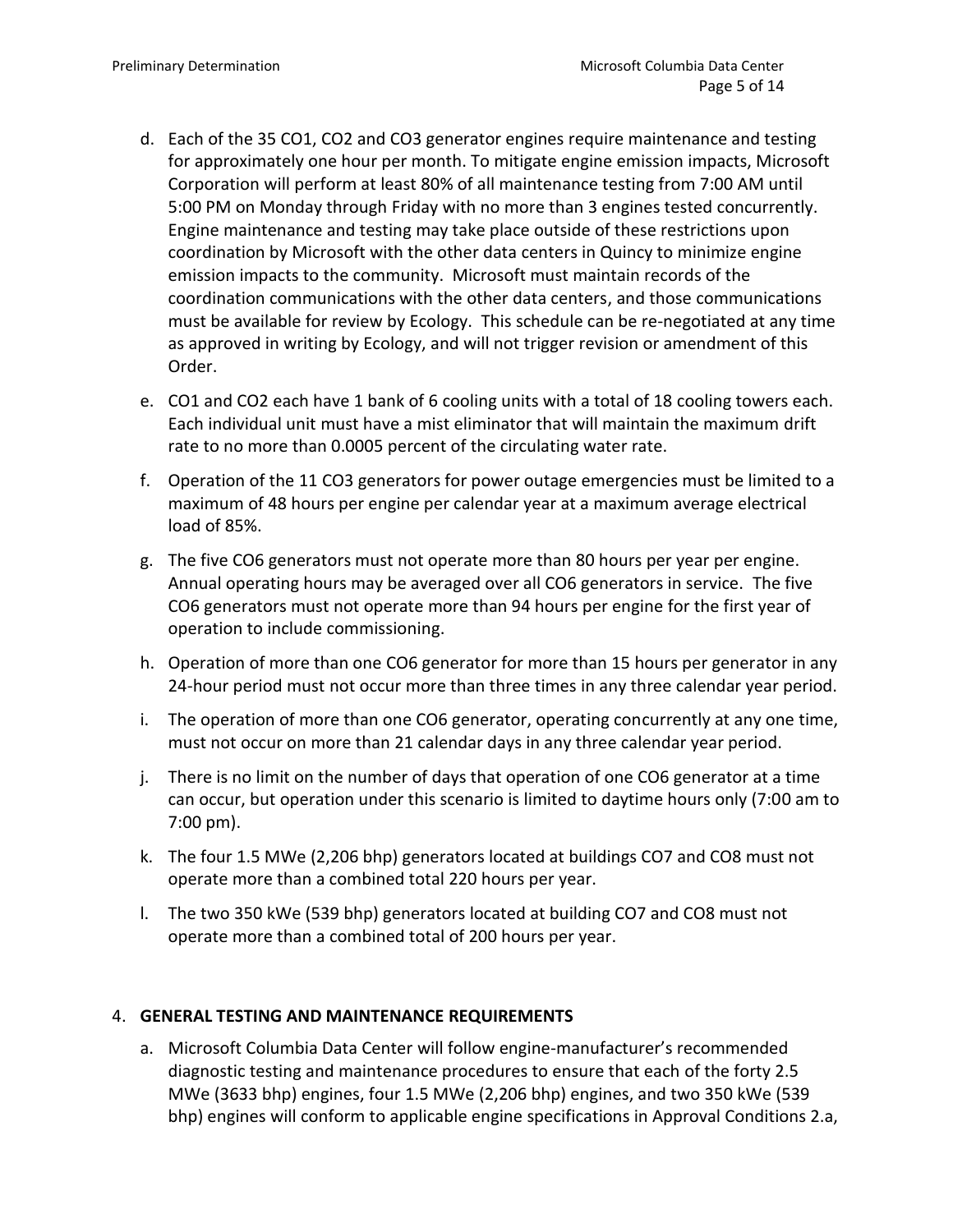2.b, and applicable emission specifications in Approval Condition 5, Table 3 throughout the life of each engine.

- b. Following installation and commissioning of each individual generator, but prior to the transfer of a batch of engines to Microsoft ownership, the 2.5 MWe (3,633 bhp) and 1.5 MWe (2,206 bhp) engines must be source tested. To demonstrate the engines are commissioned and programmed to run within the emission limits in Condition 5, Table 3, for Particulate Matter (PM) (filterable only), Nitrogen Oxides (NOx), Non-Methane Hydrocarbons (NMHC), and Carbon Monoxide (CO) emissions measurement must be conducted for one engine from each batch or control generation. Testing must be conducted at the loads of 100 percent, 75 percent, 50 percent, 25 percent and 10 percent using weighted averaging according to Table 2 of Appendix B to Subpart E of 40 C.F.R. 89. Testing may be conducted using 40 C.F.R. 1065.
- c. Within 60 months of the first engine installation of each phase of installation, and every 60 months thereafter, the Columbia Data Center must measure emissions of PM (filterable), NMHC, NOx, CO, and oxygen  $(O<sub>2</sub>)$  from at least one representative engine from each batch of engines installed, in accordance with Approval Condition 4.d. This testing will serve to demonstrate compliance with the emission limits contained in Condition 5, Table 3; and as an indicator of proper operation of the engines. The selection of the engine(s) to be tested must be subject to prior approval by Ecology and must be defined in the source test protocol submitted to Ecology no less than 30 days in advance of any compliance- related stack sampling conducted by Microsoft. Each engine tested must be the engine from each batch of engines installed with the most operating hours since an engine of that batch was last tested.
- d. The following procedures must be used for each test for the engines required by Approval Condition 4.b and 4.c unless an alternate method is proposed by Microsoft and approved in writing by Ecology prior to the test:
	- i. Periodic emissions testing should be combined with pre-scheduled maintenance testing and annual load bank testing. Additional operation of the engines for the purpose of emissions testing beyond the operating hour and fuel consumptions limits authorized by this Order may be allowed by Ecology upon request.
	- ii. For the five load tests, testing must be performed at each of the five engine torque load levels described in Table 2 of Appendix B to Subpart E of 40 C.F.R. Part 89, and data shall be reduced to a single-weighted average value using the weighting factors specified in Table 2. Microsoft may replace the dynamometer requirement in Subpart E of 40 C.F.R. Part 89 with corresponding measurement of gen-set electrical output to derive torque output.
	- iii. For all tests, the F-factor described in Method 19 must be used to calculate exhaust flow rate through the exhaust stack, except that EPA Method 2 must be used to calculate the flow rate for purposes of particulate testing (Method 2 is not required if 40 C.F.R. 1065 is used). Fuel meter data measured according to Approval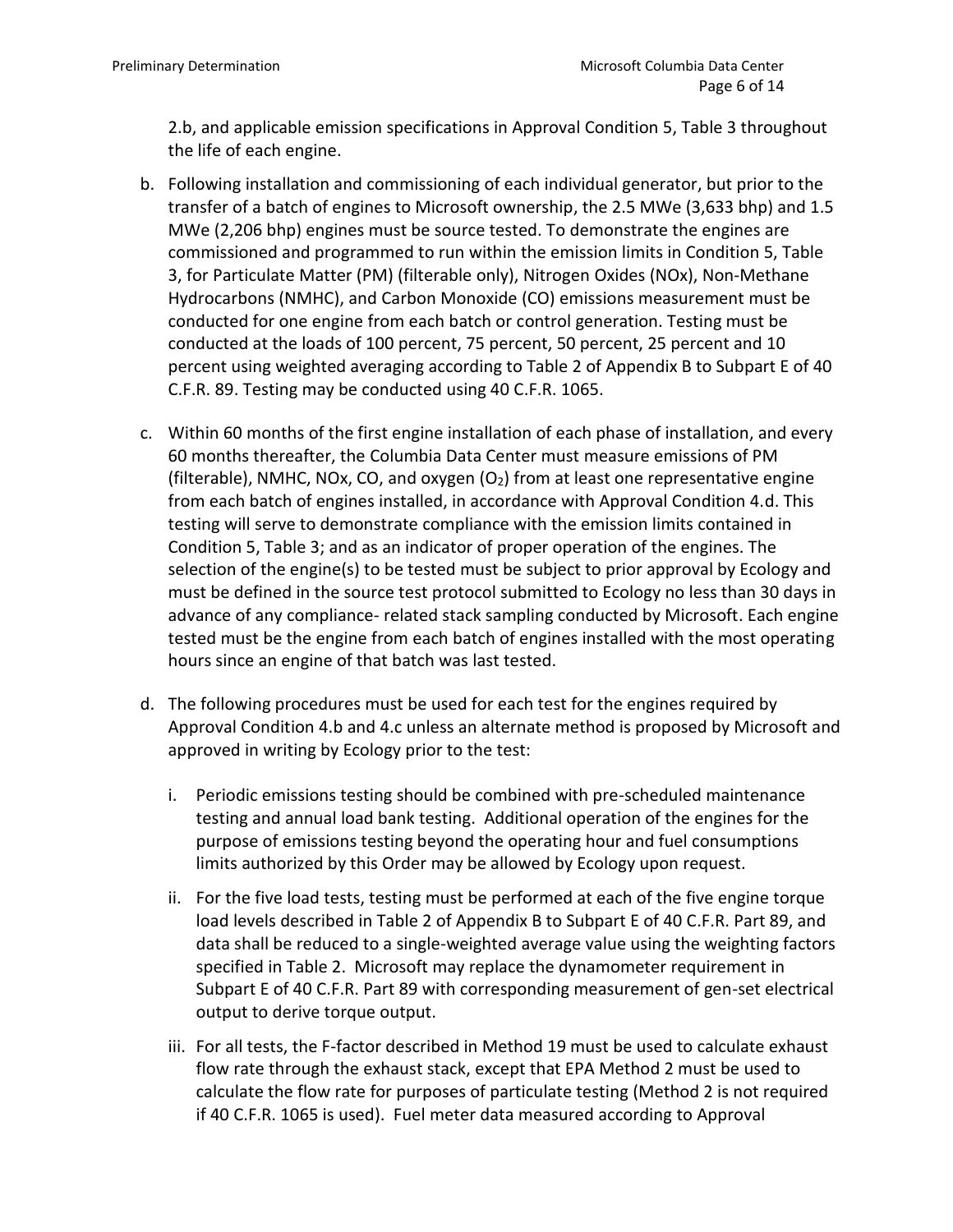Condition 4.f must be included in the test report, along with the emissions calculations.

- iv. Three test runs must be conducted for each engine, except as allowed by the sampling protocol from 40 C.F.R. 1065. Each run must last at least 60 minutes except as allowed by the sampling protocol from 40 C.F.R. 1065. Source test analyzers and engine control unit data must be recorded at least once every minute during the test. Engine run time and torque output (measured kWe to convert to torque) and fuel usage must be recorded during each test run for each load and must be included in the test report.
- v. In the event that any stack test indicates non-compliance with the emission limits in Condition 5, Table 3 Microsoft must repair or replace the engine and repeat the test on the same engine plus two additional engines from the same phase of installation as the engine showing non-compliance. Test reports must be submitted to Ecology within 60 days of the final day of testing. Test reports must be submitted to the address in Condition 7.
- vi. For the gaseous pollutants ( $NO<sub>x</sub>$ , CO, and NMHC), Microsoft may propose using a portable emissions instrument analyzer for subsequent rounds of periodic source testing if initial testing of engines show compliance with each of the emission limits referenced in Condition 5, Table 3. The use of an analyzer and the analyzer model must be approved in writing by Ecology prior to testing. The analyzer must be calibrated using EPA Protocol 1 gases according to the procedures for drift and bias limits outlined in EPA Methods 7E and Method 10. Alternate calibration procedures may be approved in advance by Ecology.
- e. Each engine must be equipped with a properly installed and maintained non-resettable meter that records total operating hours.
- f. Each engine must be connected to a properly installed and maintained fuel flow monitoring system that records the amount of fuel consumed by the engine during each operation.

# 5. **EMISSION LIMITS**

The forty 2.5 MWe (3633 bhp) engines, four 1.5 MWe (2,206 bhp) engines, and two 350 kWe (539 bhp) engines must meet the follow emission rate limitations:

a. To demonstrate compliance with the following emission limits through stack testing, the Columbia Data Center must conduct exhaust stack testing and averaging of emission rates for five individual operating loads (10 percent, 25 percent, 50 percent, 75 percent, and 100 percent) according to 40 C.F.R. §89.410, Table 2 of Appendix B, 40 C.F.R. Part 89, Subpart E, and/or 40 C.F.R. Part 60, Subpart IIII, or any other applicable EPA requirement in effect at the time the engines are installed.

# **Table 3: Emission Limitations and Testing Requirements**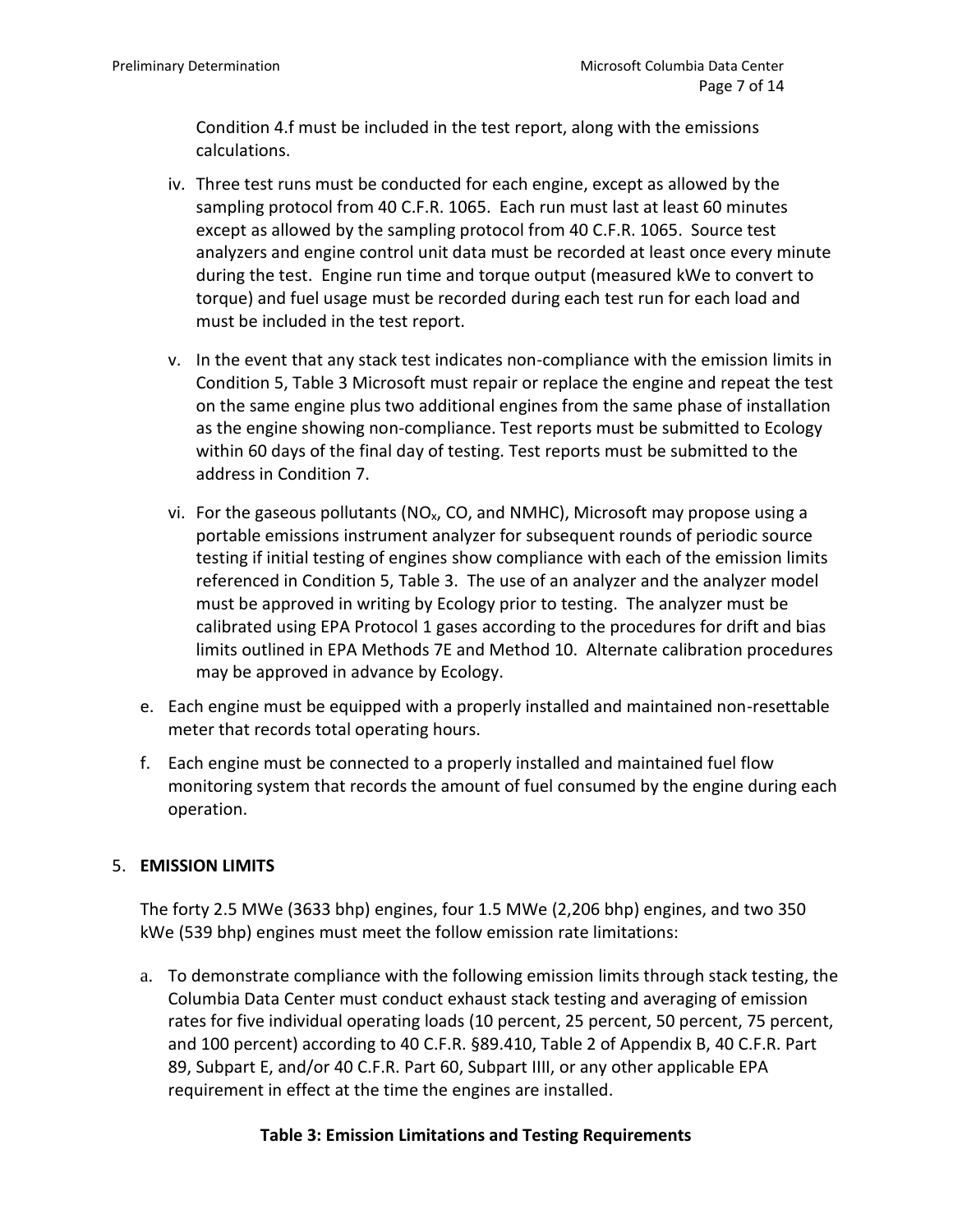| <b>Generator Engines</b>                                                          | <b>Pollutant</b>                                                                                              | Test Method*                                                                                                                        | <b>Emission</b><br><b>Limits</b> |
|-----------------------------------------------------------------------------------|---------------------------------------------------------------------------------------------------------------|-------------------------------------------------------------------------------------------------------------------------------------|----------------------------------|
| <b>2.5 MWe</b><br>$(2.709$ MWm; 3,633 bhp)                                        | PM<br>(filterable)                                                                                            | <b>EPA Method 5 or alternative</b><br>method from 40 C.F.R. 1065                                                                    | 0.20<br>g/kWm-hr                 |
| <b>2.5 MWe</b><br>$(2.709$ MWm; 3,633 bhp)                                        | EPA Method 7E, 25A and 18 or<br>NMHC and<br>alternative method from 40 C.F.R<br><b>NO<sub>x</sub></b><br>1065 |                                                                                                                                     | 6.4<br>g/kWm-hr                  |
| <b>2.5 MWe</b><br>$(2.709$ MWm; 3,633 bhp)                                        | CO                                                                                                            | EPA Method 10, or alternative<br>method from 40 C.F.R. 1065                                                                         | 3.5<br>g/kWm-hr                  |
| <b>1.5 MWe</b><br>(2.958 MWm; 2,206 bhp);<br><b>350 kWe</b><br>(723 kWm; 539 bhp) | PM<br>(filterable)                                                                                            | EPA Method 5 or alternative<br>method from 40 C.F.R. 1065                                                                           | 0.03<br>g/kWm-hr                 |
| <b>1.5 MWe</b><br>(2.958 MWm; 2,206 bhp);<br><b>350 kWe</b><br>(723 kWm; 539 bhp) | <b>NO<sub>x</sub></b>                                                                                         | EPA Method 7E or alternative<br>method from 40 C.F.R 1065                                                                           | 0.67<br>g/kWm-hr                 |
| <b>1.5 MWe</b><br>(2.958 MWm; 2,206 bhp);<br><b>350 kWe</b><br>(723 kWm; 539 bhp) | <b>NMHC</b>                                                                                                   | EPA Method 25A and 18 or<br>alternative method from 40 C.F.R<br>1065                                                                | 0.70<br>g/kWm-hr                 |
| <b>1.5 MWe</b><br>(2.958 MWm; 2,206 bhp);<br><b>350 kWe</b><br>(723 kWm; 539 bhp) | <b>CO</b>                                                                                                     | EPA Method 10, or alternative<br>method from 40 C.F.R. 1065                                                                         | 3.5<br>g/kWm-hr                  |
| <b>1.5 MWe</b><br>$(2.958 \text{ MWm}; 2,206 \text{ bhp})$                        | Ammonia                                                                                                       | <b>BAAQMD Method ST-1B or EPA</b><br>CTM-027; or alternative method<br>suitable for use with 40 C.F.R.<br>1065 (100% - load +/- 2%) | $0.17$ lb/hr                     |
| <b>350 kWe</b><br>(723 kWm; 539 bhp)                                              | Ammonia                                                                                                       | <b>BAAQMD Method ST-1B or EPA</b><br>CTM-027; or alternative method<br>suitable for use with 40 C.F.R.<br>1065 (100% - load +/- 2%) | $0.05$ lb/hr                     |

\*In lieu of these requirements, Microsoft may propose an alternative test protocol to Ecology in writing for approval.

b. Total annual facility-wide emissions must not exceed the 12-month rolling average emissions for PM<sub>10</sub>, PM<sub>2.5</sub>, CO, NO<sub>X</sub>, NMHC, SO<sub>2</sub>, DEEP, and NO<sub>2</sub> as listed in Table 3.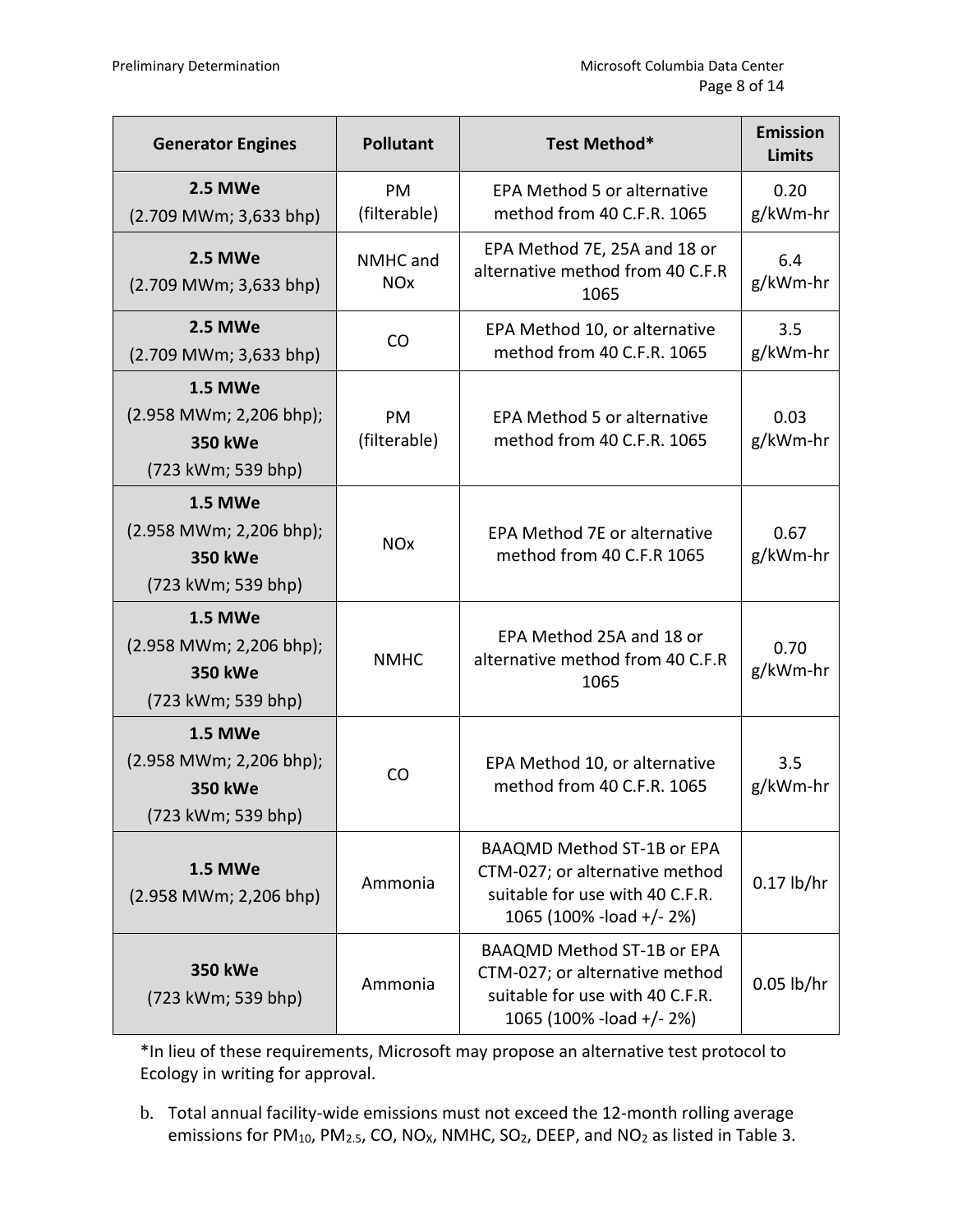# **Table 3: Criteria Pollutant and Toxic Air Pollutant Emission Limits for Total Facility Columbia CO1, CO2, CO3, CO6, CO7, CO8 (Tons/Year)**

| <b>Pollutant</b>                                | <b>Annual Emissions</b> |
|-------------------------------------------------|-------------------------|
| PM smaller than 10 microns                      | 14.29                   |
| in diameter (PM $_{10}$ )                       |                         |
| PM smaller than 2.5 microns                     |                         |
| in diameter (PM <sub>2.5</sub> ) <sup>(a)</sup> | 6.49                    |
| PM2.5/PM10 (Gens Only)                          | 2.99                    |
| Carbon monoxide (CO)                            | 6.49                    |
| Nitrogen oxides (NO <sub>x</sub> )              | 37.60                   |
| NMHC, Volatile organic compound                 | 2.42                    |
| (VOC)                                           |                         |
| Sulfur dioxide (SO <sub>2</sub> )               | 0.05                    |
| Diesel Engine Exhaust Particulate               | 0.61                    |
| $(DEEP)*$                                       |                         |
| Nitrogen Dioxide (NO2)**                        | 3.76                    |
| Ammonia                                         | 0.023                   |

\*All PM emissions from the generator engines are  $PM_{2.5}$ , and all filterable  $PM_{2.5}$  from the generator engines is considered Diesel Engine Exhaust Particulate (DEEP).  $**$  NO<sub>2</sub> is assumed to be equal to ten percent of the total NOx emitted.

c. Visual emissions from each diesel electric generator exhaust stack must be no more than ten percent, with the exception of a ten (10) minute period after unit start-up. Visual emissions must be measured by using the procedures contained in 40 C.F.R. 60, Appendix A, Method 9.

# 6. **OPERATION AND MAINTENANCE MANUALS**

A site-specific O&M manual for the Microsoft Columbia Data Center facility equipment must be developed and followed. Manufacturers' operating instructions and design specifications for the engines, generators, cooling towers, and associated equipment must be included in the manual. The O&M manual must be reviewed annually and be updated to reflect any modifications of the equipment or its operating procedures. Emissions that result from failure to follow the operating procedures contained in the O&M manual or manufacturer's operating instructions may be considered proof that the equipment was not properly installed, operated, and/or maintained. The O&M manual for the diesel engines and associated equipment must at a minimum include:

- a. Manufacturer's testing and maintenance procedures that will ensure that each individual engine will conform to the EPA Tiered Emission Standards appropriate for that engine throughout the life of the engine.
- b. Normal operating parameters and design specifications.
- c. Operating maintenance schedule.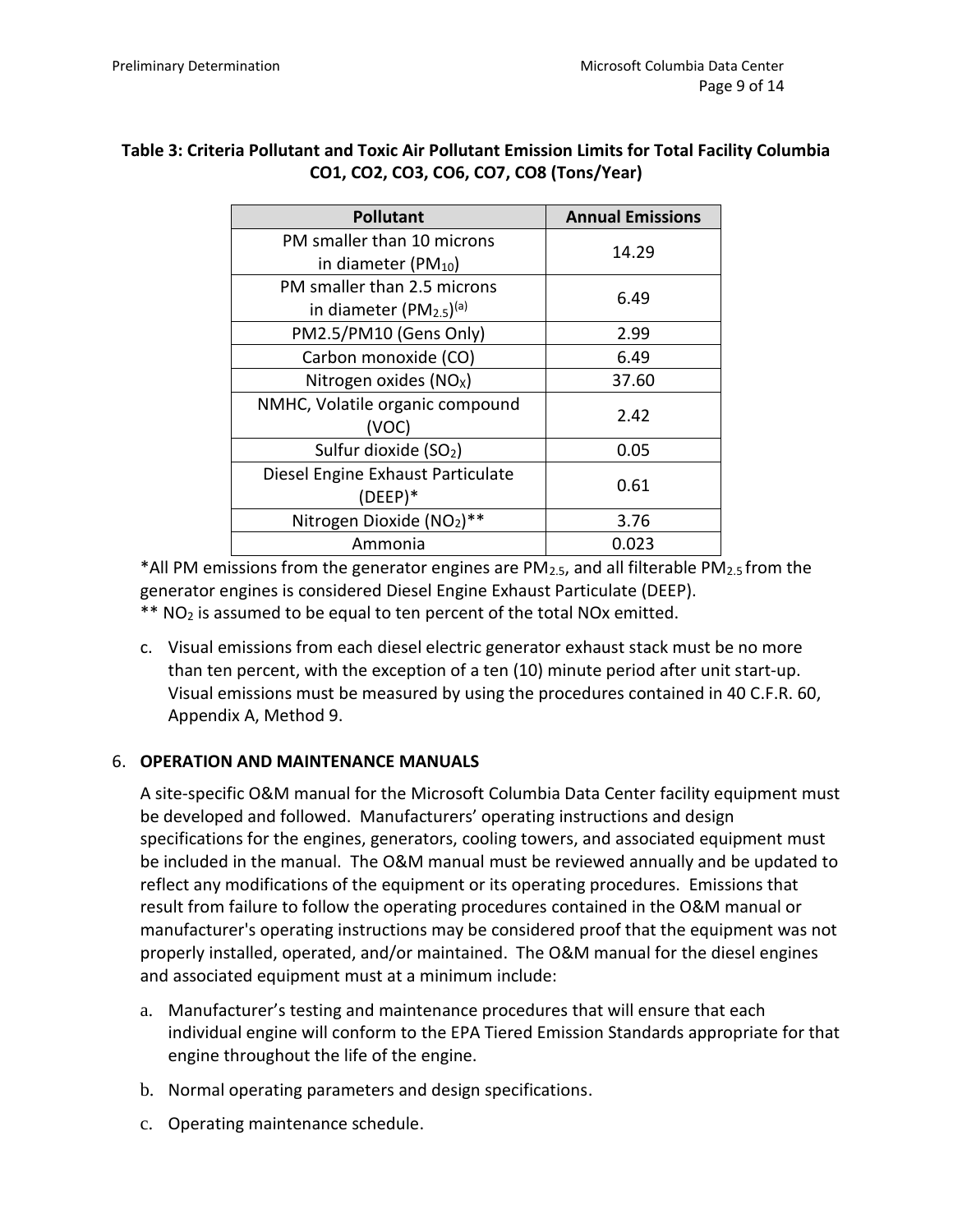# 7. **SUBMITTALS**

All notifications, reports, and other submittals must be sent to:

Washington State Department of Ecology Air Quality Program 4601 N. Monroe Street Spokane, WA 99205-1295

Annual reports may also be submitted electronically to[: emissions.inventory@ecy.wa.gov](mailto:emissions.inventory@ecy.wa.gov)

*OR AS DIRECTED.*

### 8. **RECORDKEEPING**

All records, Operations and Maintenance Manual, and procedures developed under this Order must be organized in a readily accessible manner and cover a minimum of the most recent 60-month period. The following records are required to be collected and maintained.

- a. Fuel receipts with amount of diesel and sulfur content for each delivery to the facility.
- b. Annual hours of operation for each diesel engine.
- c. Annual number of start-ups for each diesel engine.
- d. Annual gross power generated by facility-wide operation of the emergency backup electrical generators.
- e. Upset condition log for each engine and generator that includes date, time, duration of upset, cause, and corrective action.
- f. Recordkeeping required by 40 C.F.R. Part 60 Subpart IIII.
- g. Air quality complaints received from the public or other entity, and the affected emissions units.

# 9. **REPORTING**

- a. Within 10 business days after entering into a binding agreement to purchase the engine/generator sets identified in Equipment Table 1.a above, Microsoft Corporation must notify Ecology in writing. The serial number of the engine and the generator, and the engine build date will be submitted prior to installation of each engine.
- b. The following information will be submitted to the AQP at the address in Condition 7 above by January 31 of each calendar year.
	- i. Monthly rolling annual total summary of air contaminant emissions, monthly rolling hours of operation with annual total, and monthly rolling gross power generation with annual total.
	- ii. Written notification that the O&M manual has been developed and updated within 60 days after the issuance of this Order.
- c. Any air quality complaints resulting from operation of the emissions units or activities must be promptly assessed and addressed. A record must be maintained of Microsoft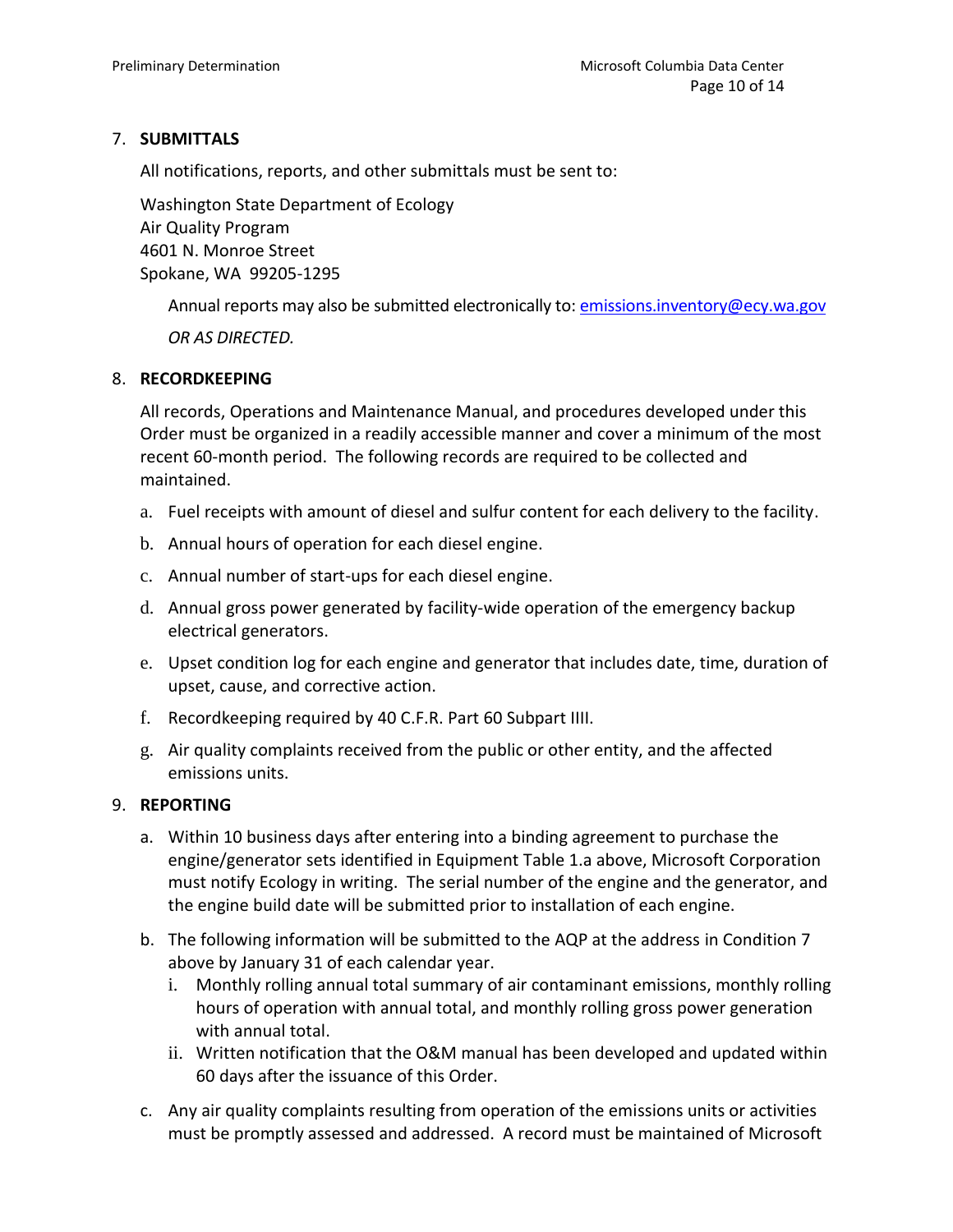Corporation's action to investigate the validity of the complaint and what, if any, corrective action was taken in response to the complaint. Ecology must be notified within three (3) days of receipt of any such complaint.

# 10. **STACK TESTING**

Any emission testing performed to verify conditions of this Approval Order or for submittal to Ecology in support of this facility's operations must be conducted as follows:

- a. At least 30 days in advance of such testing, the Permittee must submit a testing protocol for Ecology approval that includes the following information:
	- i. The location and Unit ID of the equipment proposed to be tested.
	- ii. The operating parameters to be monitored during the test and the personnel assigned to monitor the parameters during the test.
	- iii. A description of the source including manufacturer, model number and design capacity of the equipment, and the location of the sample ports or test locations.
	- iv. Time and date of the test and identification and qualifications of the personnel involved.
	- v. A description of the test methods or procedures to be used.
- b. Test Reporting: test reports must be submitted to Ecology within 60 days of completion of the test and must include, at a minimum, the following information:
	- i. A description of the source including manufacturer, model number and design capacity of the equipment, and the location of the sample ports or test locations.
	- ii. Time and date of the test and identification and qualifications of the personnel involved.
	- iii. A summary of results, reported in units and averaging periods consistent with the applicable emission standard or limit.
	- iv. A summary of control system or equipment operating conditions.
	- v. A summary of production related parameters.
	- vi. A description of the test methods or procedures used including all field data, quality assurance/quality control procedures and documentation.
	- vii. A description of the analytical procedures used including all laboratory data, quality assurance/quality control procedures and documentation.
	- viii. Copies of field data and example calculations.
	- ix. Chain of custody information.
	- x. Calibration documentation.
	- xii. Discussion of any abnormalities associated with the results.
	- xiii. A statement signed by the senior management official of the testing firm certifying the validity of the source test report.

### 11. **GENERAL CONDITIONS**

- a. **Activities Inconsistent with this Order** Any activity undertaken by the Permittee, or others, in a manner that is inconsistent with the data and specifications submitted as part of the NOC application or this NOC Approval Order, must be subject to Ecology enforcement under applicable regulations.
- b. **Availability of Order**  Legible copies of this NOC Approval Order and any O&M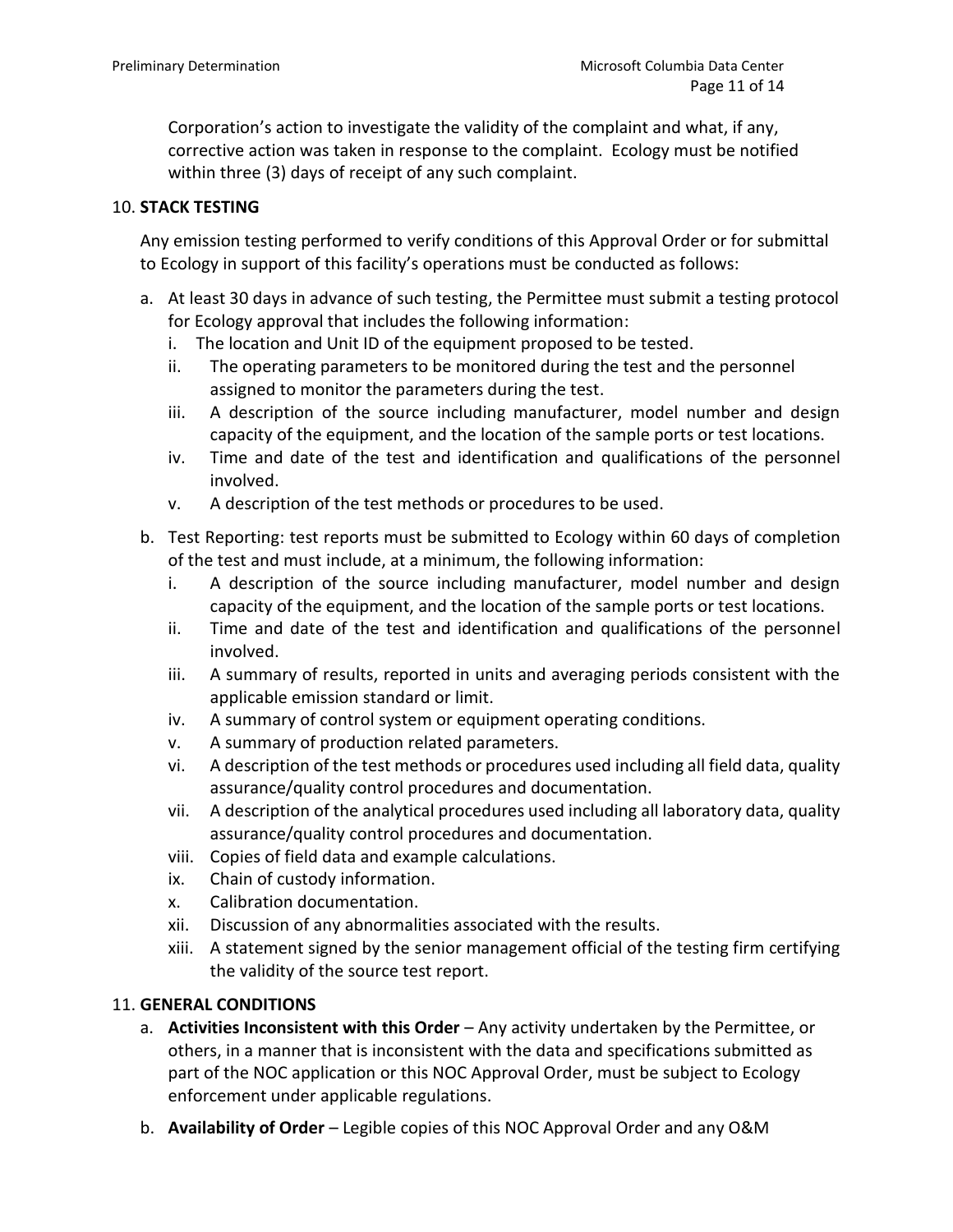manual(s) must be available to employees in direct operation of the equipment described in the NOC application and must be available for review upon request by Ecology.

- c. **Compliance Assurance Access**  Access to the source by representatives of Ecology or the United States Environmental Protection Agency (EPA) must be permitted upon request. Failure to allow access is grounds for enforcement action under the federal Clean Air Act or the Washington State Clean Air Act, and may result in revocation of this NOC Approval Order.
- d. **Discontinuing Construction or Operation**  This NOC Approval Order will become invalid if construction of the equipment described in the NOC application and this NOC Approval Order does not commence within 18 months after receipt of this NOC Approval Order.

If construction or operation is discontinued for 18 months or longer on a portion or all of the equipment described in the NOC application and this NOC Approval Order, the portion of the NOC Approval Order regulating the inactive equipment will become invalid. Ecology may extend the 18-month period upon request by the Permittee and a satisfactory showing that an extension is justified.

- e. **Equipment Operation –** Operation of the facility must be conducted in compliance with all data and specifications submitted as part of the NOC application and in accordance with O&M manuals, unless otherwise approved in writing by Ecology.
- f. **Registration** Periodic emissions inventory and other information may be requested by Ecology. The requested information must be submitted within 30 days of receiving the request, unless otherwise specified. All fees must be paid by the date specified.
- g. **Testing**  When information obtained by Ecology indicates the need to quantify emissions, Ecology may require the Permittee to conduct material analysis or air emissions testing under WAC 173-400-105. This testing requirements is in addition to any testing required by Ecology in this Order, other permits, or other state or federal requirements.
- h. **Violation Duration** If the Permittee violates an approval condition in this NOC Approval Order, testing, recordkeeping, monitoring, or credible evidence will be used to establish the starting date of the violation. The violation will be presumed to continue until testing, recordkeeping, monitoring, or other credible evidence indicates compliance. A violation of an approval condition includes, but is not limited to, failure of air pollution control equipment, failure of other equipment resulting in increased emissions, or a failed source test indicating an exceedance of an emission limit.
- i. **Obligations Under Other Laws or Regulations** Nothing in this NOC Approval Order will be construed so as to relieve the Permittee of its obligations under any state, local, or federal laws or regulations.
- j. **Maintaining Compliance** It must not be a defense for the Permittee in an enforcement action that it would have been necessary to halt or reduce the operation in order to maintain compliance with the conditions of this NOC Approval Order.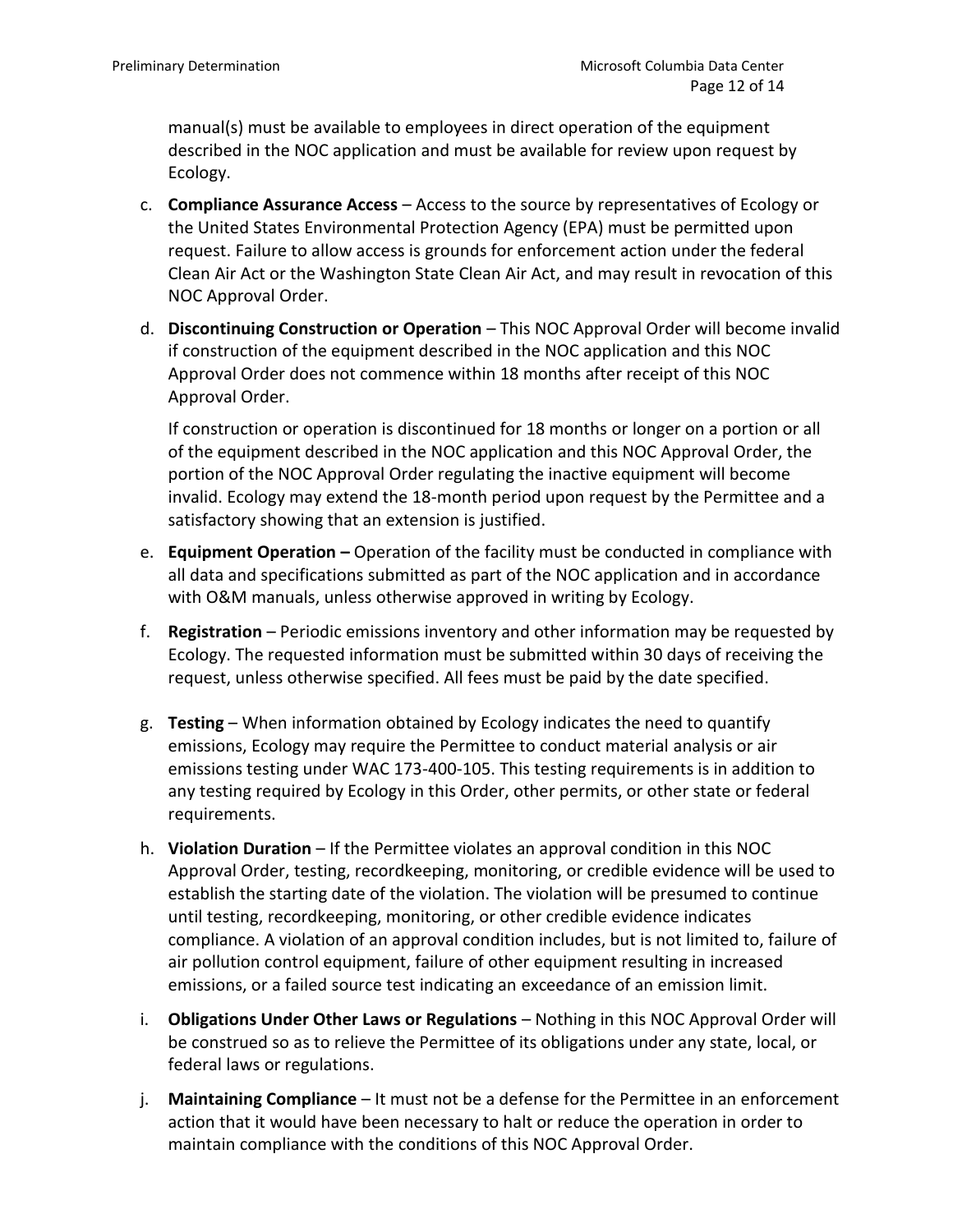- k. **Visible Emissions** No visible emissions from the source are allowed beyond the property line, as determined by 40 C.F.R. Part 60, Appendix A, Test Method 22.
- l. **Changes in Operations** Any changes in operation contrary to information submitted in the NOC application must be reported to Ecology at least 60 days before the changes are implemented. Such changes in operation may require a new or amended NOC Approval Order.

Authorization may be modified, suspended, or revoked in whole or part for cause, including, but not limited to, the following:

- i. Violation of any terms or conditions of this authorization.
- ii. Obtaining this authorization by misrepresentation or failure to disclose full all relevant facts.

The provisions of this authorization are severable and, if any provision of this authorization or application of any provision to any circumstance is held invalid, the application of such provision to other circumstances, and the remainder of this authorization, must not be affected thereby.

#### **YOUR RIGHT TO APPEAL**

You have a right to appeal this Approval Order to the Pollution Control Hearing Board (PCHB) within 30 days of the date of receipt of this Approval Order. The appeal process is governed by Chapter 43.21B RCW and Chapter 371-08 WAC. "Date of receipt" is defined in RCW 43.21B.001(2).

To appeal you must do the following within 30 days of the date of receipt of this Approval Order:

- File your appeal and a copy of this Approval Order with the PCHB (see addresses below). Filing means actual receipt by the PCHB during regular business hours.
- Serve a copy of your appeal and this Approval Order on Ecology in paper form by mail or in person. (See addresses below.) E-mail is not accepted.

You must also comply with other applicable requirements in Chapter 43.21B RCW and Chapter 371-08 WAC.

#### **ADDRESS AND LOCATION INFORMATION**

| <b>Street Addresses</b>                 | <b>Mailing Addresses</b>                |
|-----------------------------------------|-----------------------------------------|
| <b>Department of Ecology</b>            | <b>Department of Ecology</b>            |
| Attn: Appeals Processing Desk           | Attn: Appeals Processing Desk           |
| 300 Desmond Drive SE                    | PO Box 47608                            |
| Lacey, WA 98503                         | Olympia, WA 98504-7608                  |
|                                         |                                         |
| <b>Pollution Control Hearings Board</b> | <b>Pollution Control Hearings Board</b> |